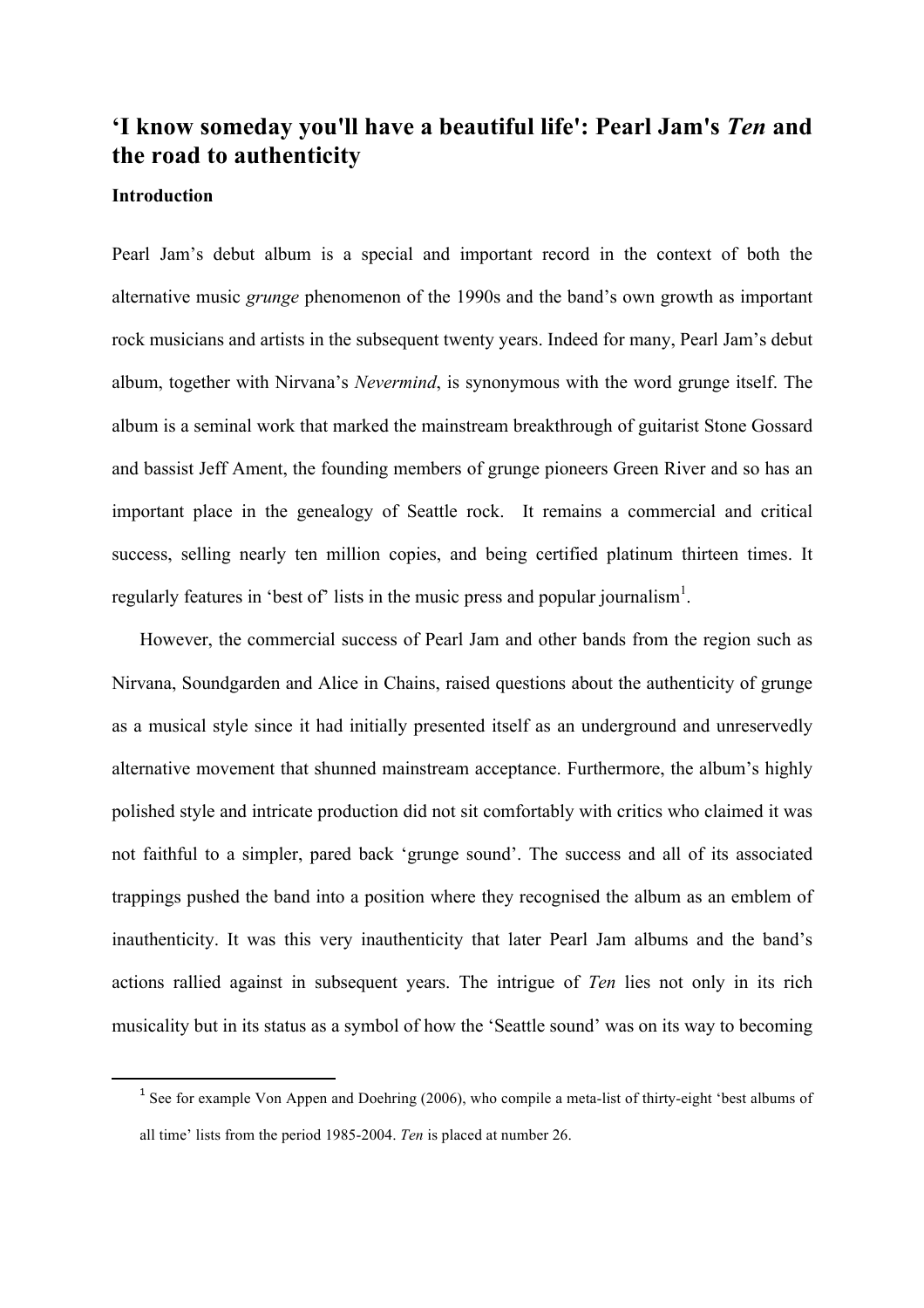nothing more than a self-parody. More perhaps than any other album in recent times, it gave the band the perfect opportunity to redefine themselves as one of the most musically and culturally important acts in modern popular music.

# **1. Seattle: Grunge, Place and Authenticity**

 

Although Seattle rock and grunge<sup>2</sup> might appear to be late  $1980s$  and early to mid  $1990s$ phenomena, the region had a long and rich music history and legacy. The city had been the home of 1960s and 1970s bands such as The Wailers and The Sonics, which gave the city a strong underground punk scene and a vibrant musical community. The reasons given as to why a geographically-isolated location in the north-west pacific became a cultural hotspot have ranged from the economic - the fall of Seattle's aerospace economy led to reduced employment opportunities for the city's youth and consequent boredom (Wiederhorn 1998) – to the meteorological – the region's climate is grey and drizzly. Azerrad (1995) claims that the music movement was underpinned by a strong urge to rebel against the suburban middle classes in a city where repressive alcohol laws meant that the movement had to go underground to survive. Given the relative isolation of the city and region, few bands included Seattle in national tours in the 1980s and the music scene primarily relied on selfpromotion through amateur fanzines and promotional material. The reluctance of local radio stations to give exposure to local acts, instead choosing established and mainstream artists,

<sup>2</sup> Establishing a uniform definition of *grunge* has proven to be difficult since there is little consensus as to either its exact meaning or its genesis (see Mazullo 2000: 713; Tow 2011: 160-70, 223; Yarm 2011: xiv, 194-7. In this chapter, I use *grunge* to refer to a particular kind of music initially from the Seattle/Washington region that had certain attitudinal and cultural characteristics, notwithstanding the fact that the term later became used to refer to bands from other parts of the United States and indeed the world.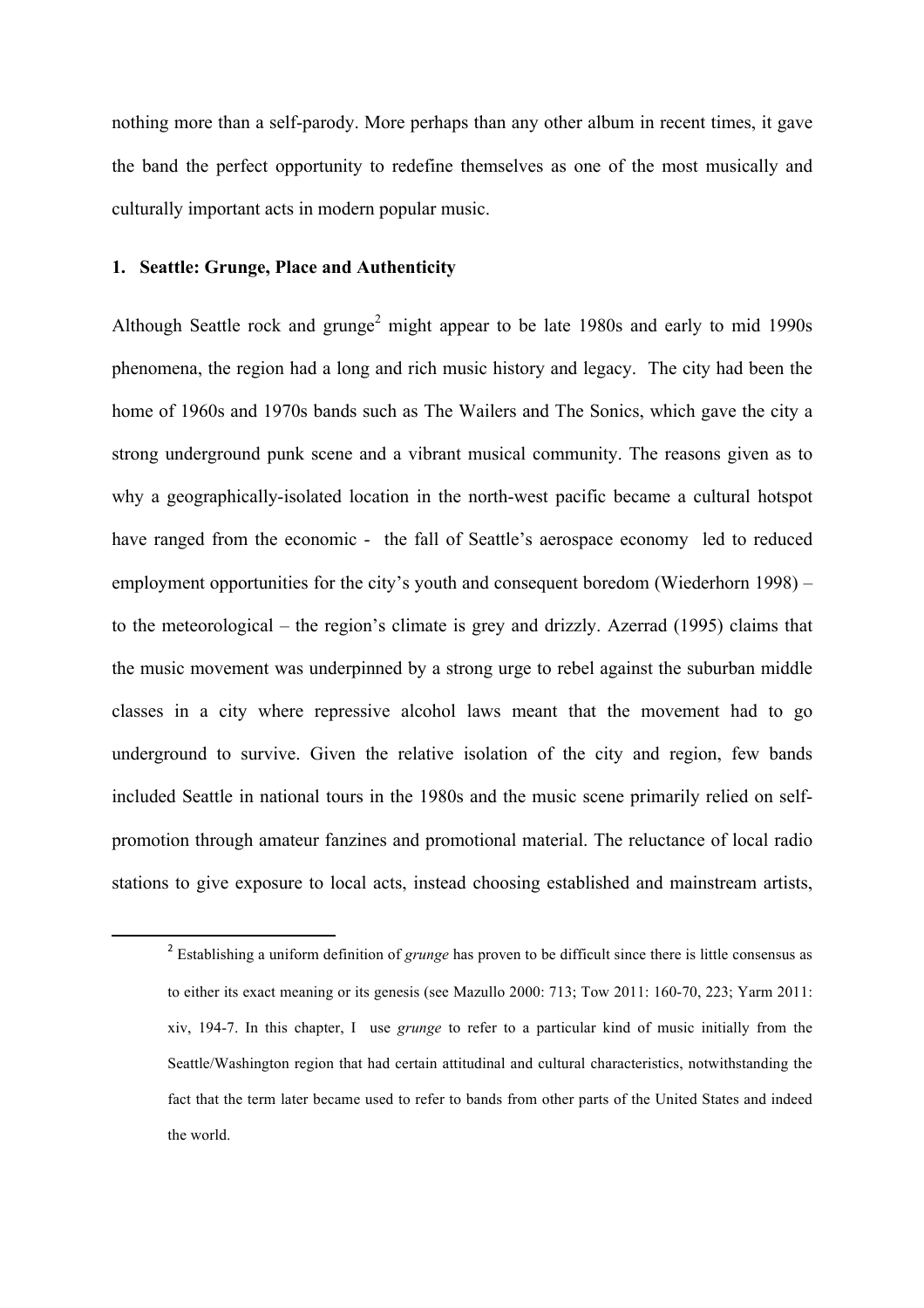was broken only by *The Rocket* magazine and radio stations that began to promote and play alternative and even local forms of music (see Tow 2011: 25-9). Alden and Gilbert (1993) suggest that the city's isolated, claustrophobic position paradoxically allowed for greater artistic freedom since artists were not under any national spotlight and could innovate freely without fear of overt criticism.

From what Mudhoney's Mark Arm termed the 'the two i's: isolation and inbreeding' (Azerrad 1992) came a shared sense of purpose and a developing movement. These very characteristics established a scene, a *sonoric landscape* (Crang 1998: 92) that fostered a sense of belonging. Seattle as a geographical space becomes a cultural *place*, which provided

> an anchor of shared experiences between people and continuity over time. Spaces become places as they become 'time-thickened'. They have a past and a future that binds people round them.

> > (Crang 1998: 103)

For Seattle bands, these shared experiences manifested themselves in the form of an identity that was less concerned with a set of shared musical characteristics and more about being defined in terms of their attitude  $(Tow 2011)^3$ . And, central to this attitude was the question of authenticity. As Frith (1992) notes, the competing elements of authenticity and commercialism are pervasive in popular music with the tension particularly acute in alternative bands for whom being authentic is a way of defining themselves as outside of a mainstream and an often despised set of norms. For grunge, being authentic was about maintaining a sense of artistic integrity through an alternative style of playing and avoiding

 

<sup>&</sup>lt;sup>3</sup> Bell (1998) does in fact try to identify a Seattle/grunge sound based simply on loudness and musical honesty. Strong (2011) stresses grunge's socio-political commitments and its adherence to a strict fashion and mode of living, whilst Shevory (1995) draws on analogies between grunge and punk and defines the genre's primary concerns as being subversion, the championing of the rights of the marginalised, and the occupation of 'an emotional terrain in which the need for self-help devolves into the desire for self-annihilation' (1995: 34).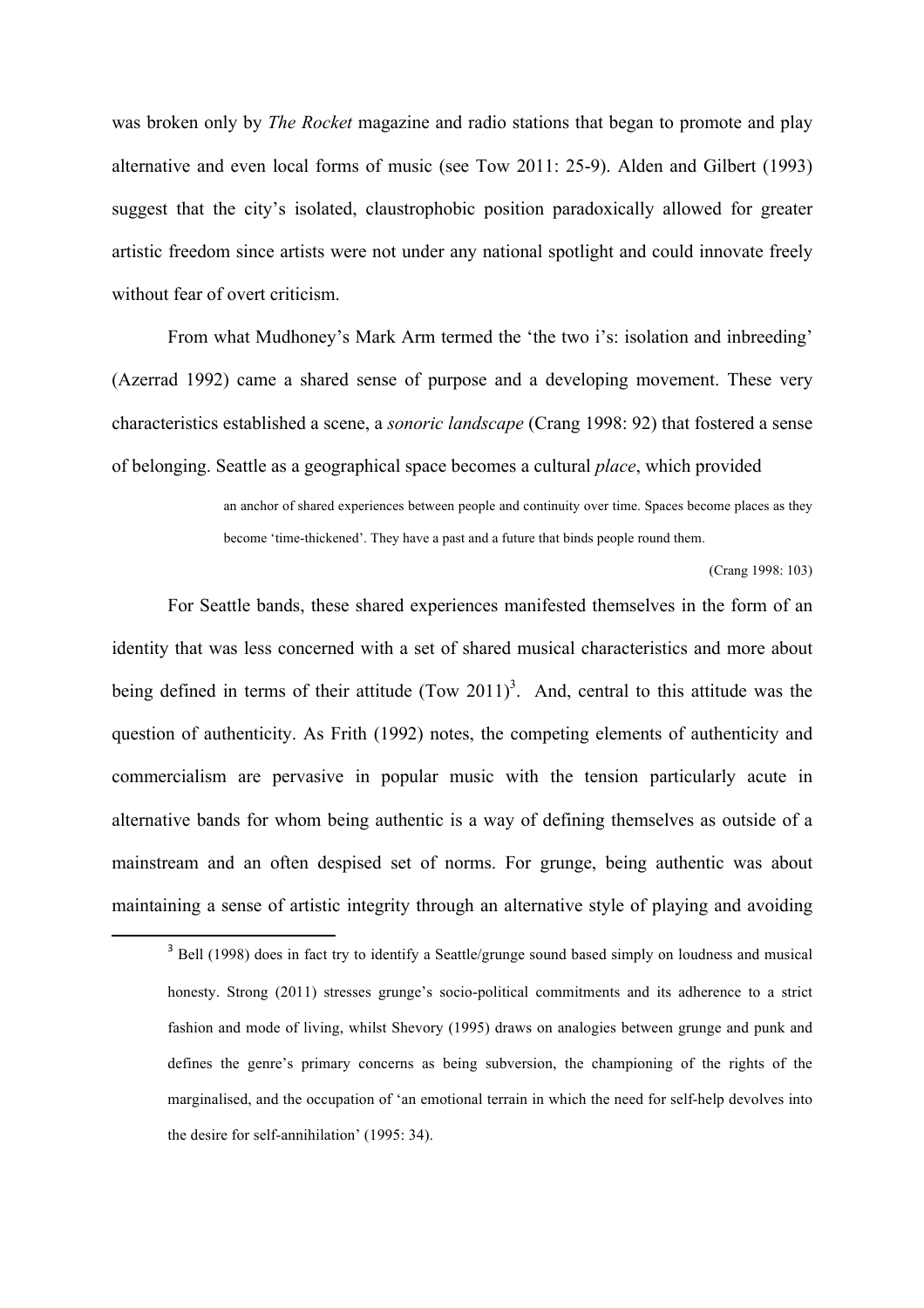the obvious trappings of commercialism. However, once Seattle bands had been signed to major record labels and began to receive considerable national airplay, this sense of authenticity became endangered as they became public property and commercial fodder. Nowhere was this more evident than in 'from Seattle' being stuck on the front of records, the marketing of a Seattle/Grunge dress-code by fashion magazines and in the rise of 'copy-cat' bands, often from other parts of the country (see Pato 2009: 320; Yarm 2011: 350). The appropriation of one of its most powerful signifiers of authenticity in its overt dress code, and the metonymic use of the name as a brand harmed not only musical integrity but also spatial and cultural identity. Seattle as cultural place, in Crang's terms, became fragmented and its anchoring elements dissipated to the point where it ceased to stand and recognise its own authenticity, instead merely existing as a set of readily transferrable and potentially profitmaking properties. As both Bell (1998) and Wood (2011) show, nowhere was the response to this more evident and tragic than in the reaction of Kurt Cobain to Nirvana's popularity and success and his subsequent suicide.

# *2.* **The paradoxes of** *Ten*

 

The genesis of Pearl Jam as a band is well documented (for example, see Neely 1998; Pato 2009: 247-8). The spine of the band was the pairing of Stone Gossard and Jeff Ament, who had been musical partners in the grunge pioneers Green River<sup>4</sup> and later, in Mother Love Bone. The original line-up of the band that began performing as Mookie Blaylock<sup>5</sup> was

<sup>4</sup> Anderson (2007: 24) considers Green River's *Come on Down*, released in 1985 to be the first and prototypical grunge album.

<sup>&</sup>lt;sup>5</sup> The name of the New Jersey Nets basketball player, Mookie Blaylock, was chosen before the band's first ever show at the Off Ramp Café in Seattle in 1990.The band later changed their name from Pearl Jam in the face of potential legal and marketing problems (see Neely 1998: 63-74).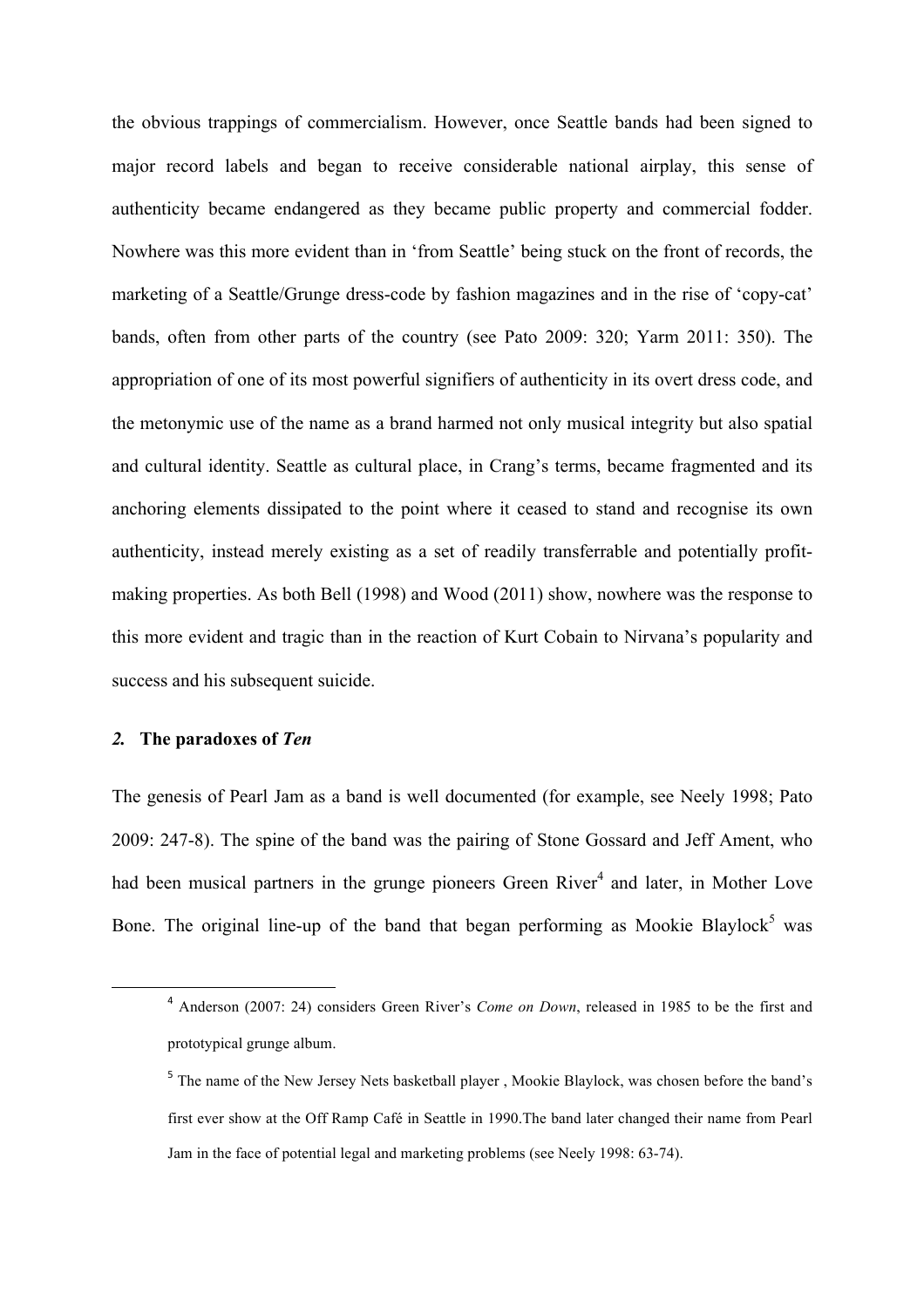completed by the addition of drummer Dave Krusen, Mike McCready, a lead guitarist with a distinctive blues-rock sound and Eddie Vedder, a vocalist who had auditioned with the band by recording lyrics over three Stone Gossard tracks onto a tape that been sent to him in San Diego, having initially been introduced by former Red Hot Chili Peppers and future Pearl Jam drummer Jack Irons.

As an album, *Ten* is a series of quite subtle paradoxes. Firstly, as Anderson (2007) suggests, its cover and inner sleeves draw attention to one of several inconsistencies that begin to emerge when the album is considered as an alternative/grunge album. Anderson draws attention to the use of basketball symbolism on the front cover and inner sleeve, where the five band members raise their hands in group unison as though 'they have called a timeout and are about to get back into the game' (Anderson 2007: 75). He argues that this deliberate foregrounding of sports imagery deviates considerably from the conventional model of grunge music as incompatible with the type of mainstream behaviour associated with sport-playing. Furthermore, it can be argued that the highly staged and self-conscious nature of the band's appearance both digresses considerably from an established authentic look yet contains nothing of the irony evident on the cover of Nirvana's *Nevermind*. Following Anderson's argument, to all intents and purposes, it looks inauthentic. And yet, read in an alternate way, the image provides a visual symbol of the coming together of a movement in the five hands bound and anchored by the music inside the album. Read in this way, the cover's iconicity highlights the band's position as the natural successor to Green River and Mother Love Bone as the prototype of the Seattle sound.

This potential for plural and often conflicting interpretations is indicative of an album that refuses absolute categorisation. Musically, its sound, alternating between the heavy metallic riffs evident in 'Once', to the drenched blues of 'Deep' to the more plaintive yet

<u> 1989 - Andrea Santa Andrea Andrea Andrea Andrea Andrea Andrea Andrea Andrea Andrea Andrea Andrea Andrea Andr</u>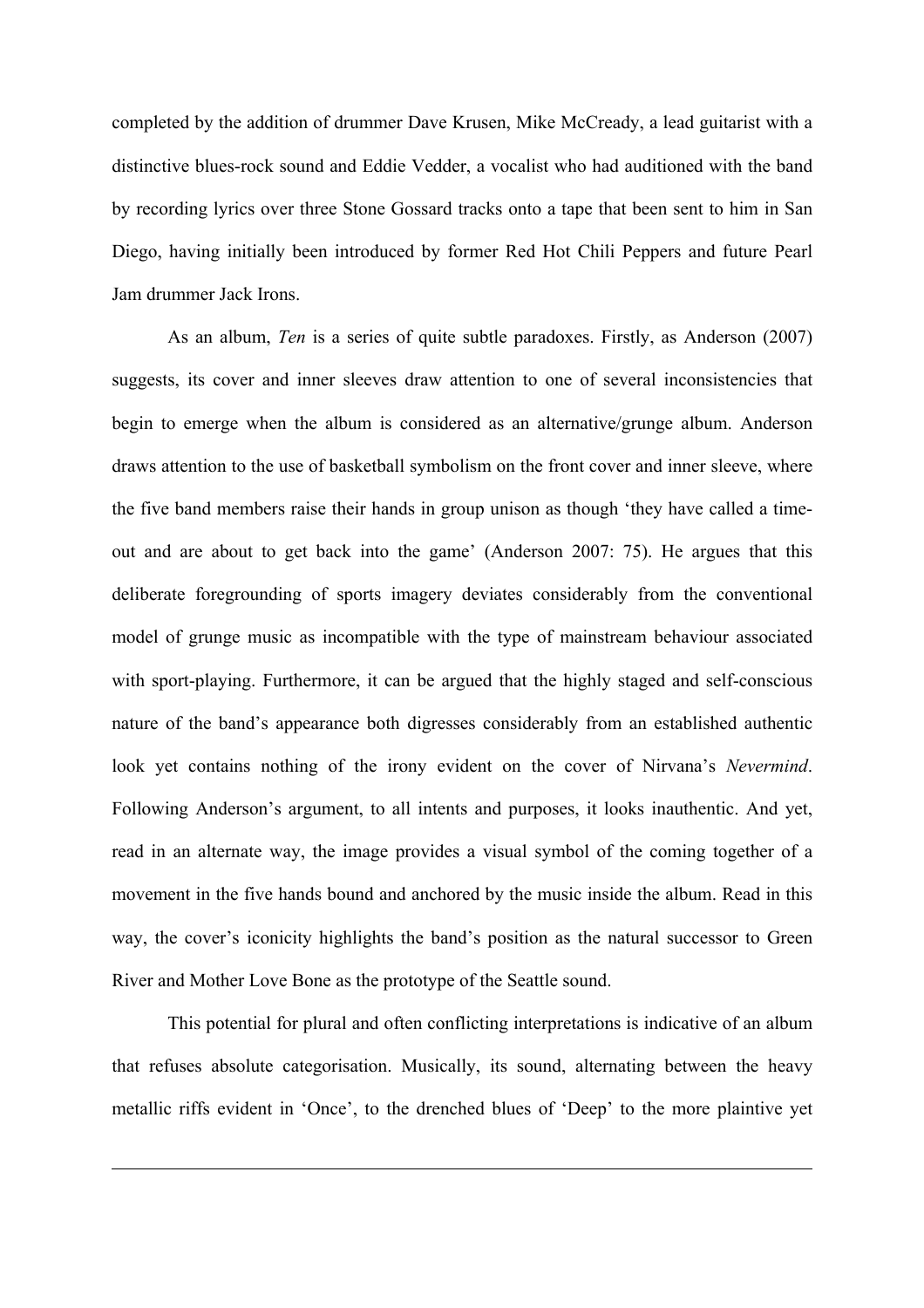equally emotional 'Black' and 'Release' demonstrates an eclecticism unlike that of any of Pearl Jam's contemporaries. At the same time, Vedder's lyrics and voice, angry at times, soulful and mournful at others visits a spectacular range of emotions, situations and thematic concerns; this frequently does not sound like and should not be a grunge album such is the range of content. The focus veers at a dramatic pace from the narrative autobiography of 'Alive', to the social commentary of 'Jeremy', based on Vedder's reading of a newspaper story about an isolated schoolboy in Texas who committed suicide $6$ , to the melancholic 'Black' with its focus on unrequited love and the subsequent loss of the cherished other. In addition, the musical complexity with interlaced guitars, innovative bass effects and multitracking used to its limit, are representative of a highly wrought and genuinely thoughtful work.

Yet, the album seems strangely formulaic: drums, bass, two very distinctive guitar sounds that could fit quite easily in any seventies rock classic, Mike McCready's ubiquitous pentatonic solos and a staple diet of 'catchy' verses and choruses. The production sounds suffocating and the effect of vast amounts of reverb applied to the tracks in postproduction make the album sound glossy and even mainstream<sup>7</sup>; it feels and sounds like the type of flamboyant rock that the grunge movement was reacting to. And of course, this particular aspect was not lost on Kurt Cobain, who criticised Pearl Jam's more extravagant musical tone simply as 'cock-rock fusion' and questioned the band's claim to authenticity by stating that he found it 'offensive to be lumped in with bands like Pearl Jam….They were never part of

<u> 1989 - Jan Samuel Barbara, margaret e</u>

<sup>&</sup>lt;sup>6</sup> This focus on the marginalised individual became a key recurrent theme in Pearl Jam's second album Vs, for example in 'Daughter', 'WMA' and 'Elderly Woman Behind the Counter in a Small Town'.

<sup>7</sup> The remix of *Ten* released in 2009 was in part due to the band's dissatisfaction with the original sound.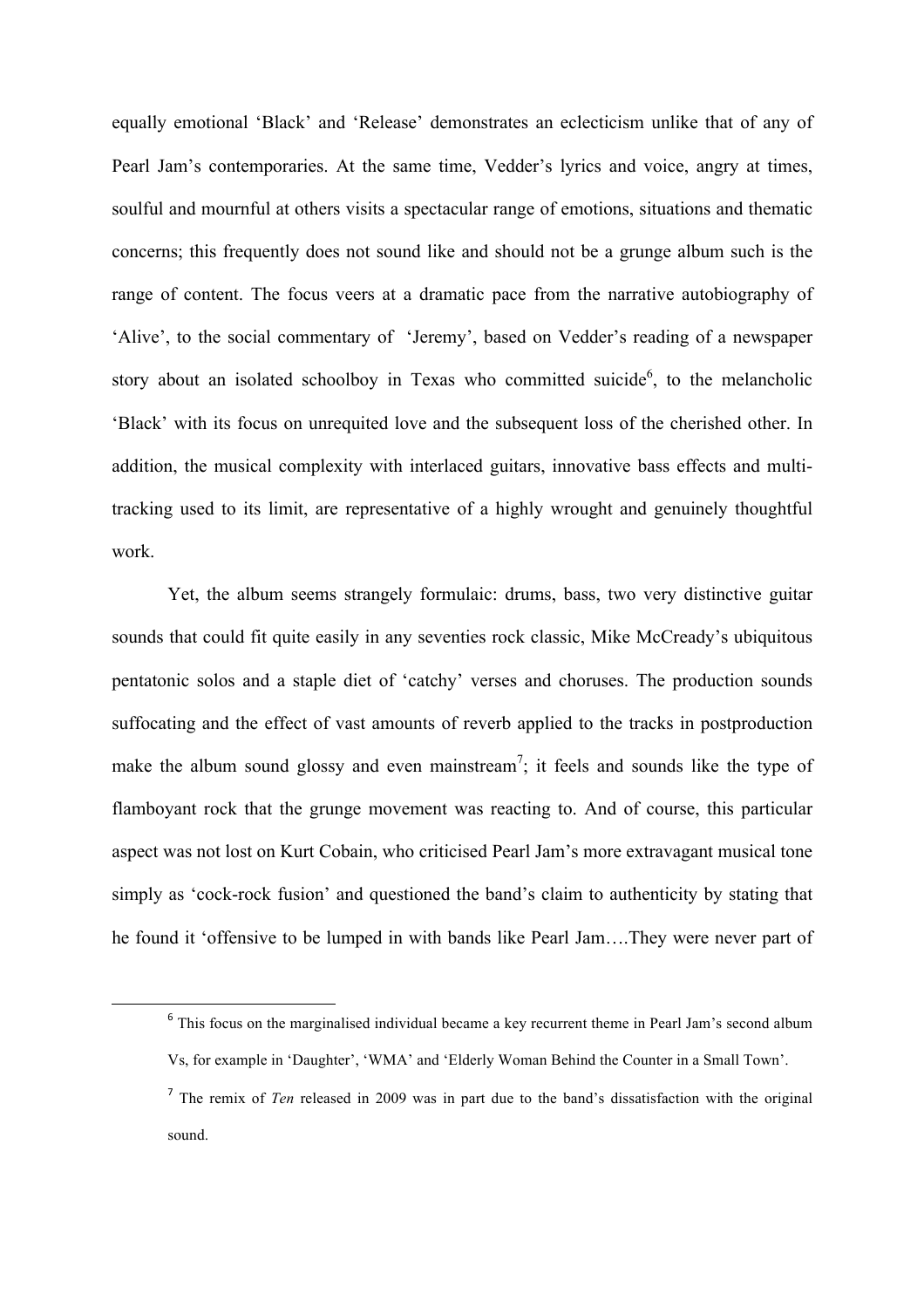the underground' (Neely 1998: 123). Robert Roth, guitarist-vocalist of the Seattle band Truly sums up this attitude.

> It wasn't punk rock, it wasn't underground, it wasn't rebellious to me…I mean they imported their singer from San Diego, they had auditions. It just seemed like a weird kind of way to go about it. It wasn't quite the organic, 'from the streets' thing that other bands were.

#### Pato (2009: 258)

*Ten*'s ability to be both a critical and commercial success epitomises the album's position as both a symbol of a movement and the prototype of a scene and a sound that had been appropriated into a brand. If *Ten* was partly responsible for grunge's arrival into the mainstream, then it also marked the beginning of its end. And, it could be argued that the band quickly sought to distance themselves from what the album came to represent if not from the music itself<sup>8</sup>. The magic of *Ten* therefore becomes not so much in its own sound but the shift in direction that it triggered.

## **3. Redefinition and Authenticity**

<u> 1989 - Jan Samuel Barbara, margaret e</u>

In the backlash and uncertainty that surrounded the commercial explosion of Seattle bands, and later the death of Kurt Cobain, *Ten* became the perfect benchmark from which Pearl Jam could stress their authenticity and in doing so redefine themselves on their own terms. Perhaps, part of this shift was natural since as Mike McCready, reflecting on *Ten* had explained:

> we were a band for only three and a half months when we recorded it – but I don't think it's the best we can do.

> > (Gilbert 1998: 78)

<sup>&</sup>lt;sup>8</sup> The popularity and longevity of songs from the album is evident in the fact that according to statistics from the band's official website, the top five songs performed from 1990 to the end of 2011 are from *Ten*: 'Even Flow'; 'Alive'; 'Black'; 'Jeremy' and 'Porch'.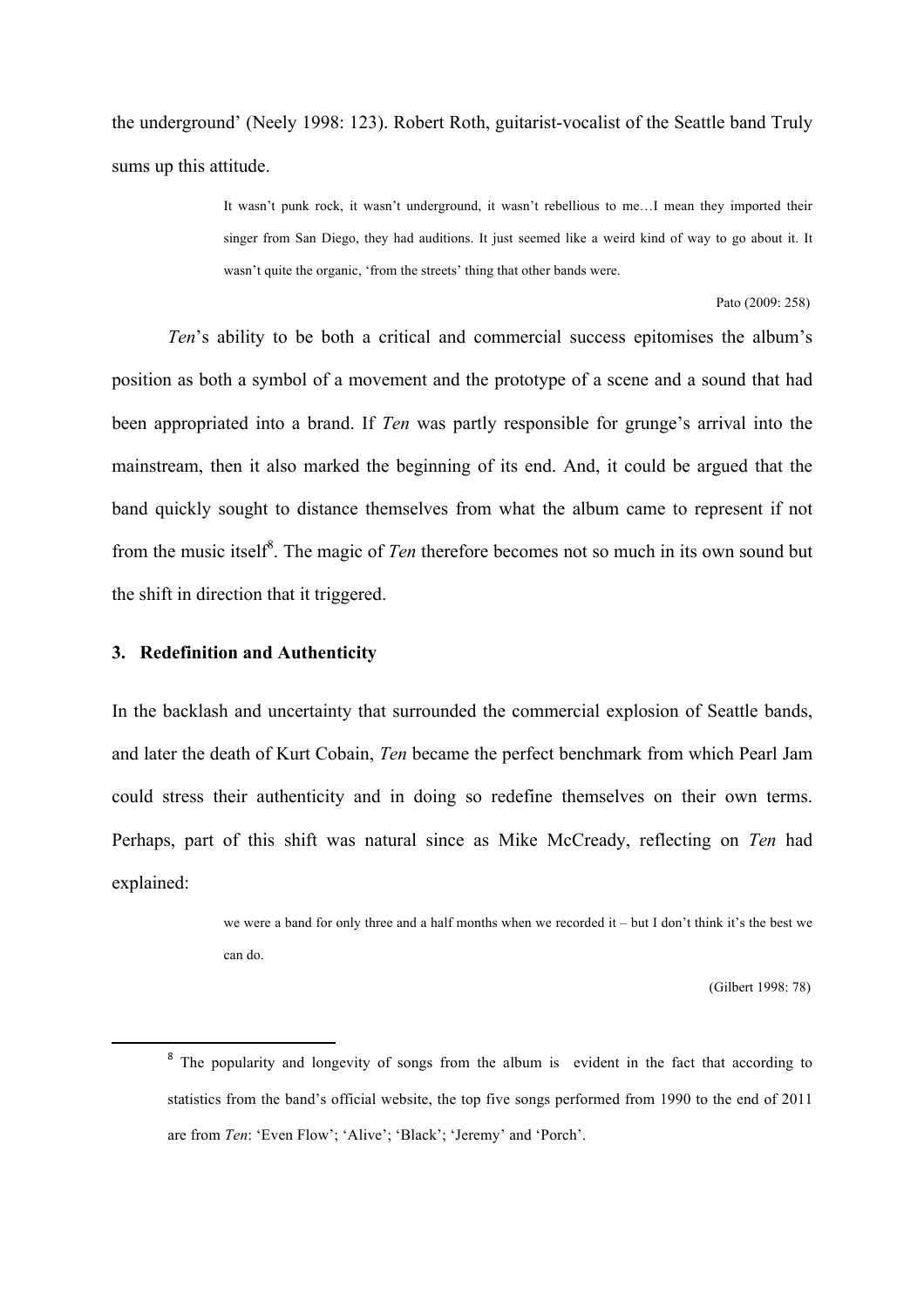However, much of this was a conscious movement away from a grunge *code* and was most significantly evident in their third and fourth albums *Vitalogy* and *No Code*. Here, Pearl Jam deliberately marked themselves as more proto-punk, anti-materialist and anticommercial; their refusal to develop and movement away from *Ten*'s initial sound is striking. *Vitalogy* saw the band attack the trappings of fame through the nihilistic and scathing cynicism of 'Not for You', 'Nothingman' 'Corduroy' and 'Satan's Bed'. Its raw, aggressive rhythm guitars, and the less refined leads than had appeared on both *Ten* and *Vs,* served to wipe away the polish of the band's first album with its edgy garage sound. Most striking of all was the 1996 release *No Code*, which turned the *Ten* sound on its head, all the way from the skeletal, opening revelation of 'Sometimes' through to the proto-punk and indecipherable 'Lukin', to the spoken-word ballad 'I'm Open' and the closing lullaby of 'Around the Bend'. No Code – the title itself is an explicit rejection of categorisation – is Ten's antithesis, from its collage cover of random Polaroid images right to Stone Gossard's lead vocal on 'Mankind', a natural contender for the song that doesn't sound like it could ever be on *Ten*.

The push towards becoming more authentic was not restricted to the band's musical output. They famously stopped making videos, refused interviews to promote tours and records, transmitted *MonkeyWrench Radio* from Eddie Vedder's house, including sets from Seattle bands and musicians, and decided, following a series of disagreements with Ticketmaster, to accept an invitation from the Department of Justice and make a formal complaint about the corporation's monopoly of concert ticketing<sup>9</sup>. Perhaps, most tellingly, the sacking of drummer Dave Abbruzzese in August 1994, amidst claims that he was both too careerist and musically divergent from the style that Pearl Jam now wanted to embrace, was a

 

<sup>&</sup>lt;sup>9</sup> Although Pearl Jam ultimately withdrew from their battle with Ticketmaster, it was and still is seen as a battle of artistic authenticity against the 'corporate machine'.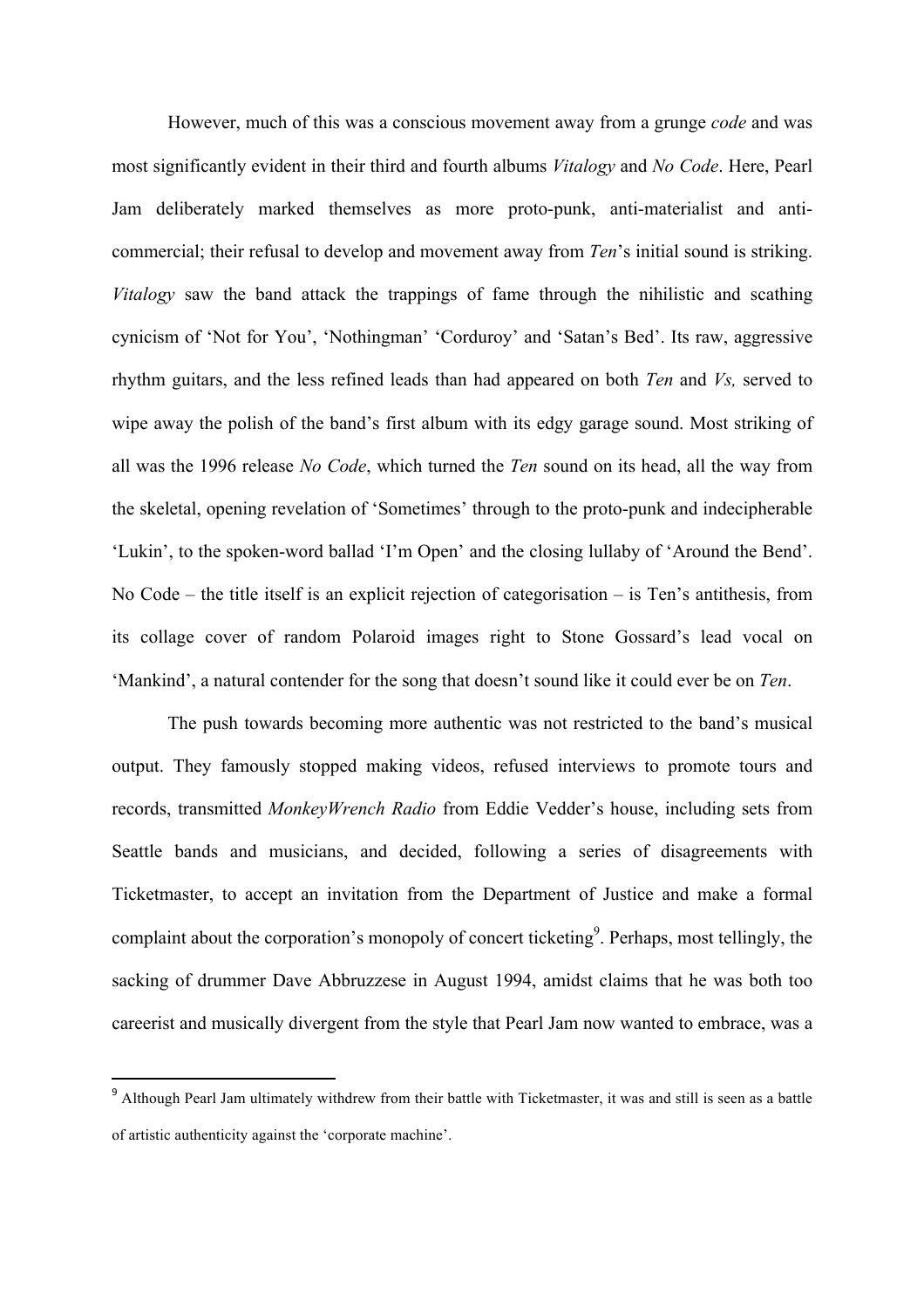clear move towards positioning the band as more authentic (see Yarm 2011: 474-8). Later, they released live CDs of their shows in a bid to prevent illegal bootleggers from profiting from their fans, and have worked tirelessly and, more often than not, inconspicuously for charitable causes. Their fan club with its international network of rabid followers has redefined the intimate authenticity of the physical notion of space into a virtual internet community. Nils Bernstein, a former publicist for the renowned Seattle independent record label Sub-Pop, crystallises the work of the band over the past twenty years into an acknowledgement of true authenticity when he suggests that

in a sense, [Pearl Jam] have been the punkest band of any of them.

Pato (2009: 455)

## **4. Conclusion: lifting the curse**

<u> 1989 - Jan Samuel Barbara, margaret e</u>

Fast-forward to 2006 and following a further three commercially and artistically successful albums, two full sets of tour bootlegs, a greatest hits album, a live album and a collection of B-sides and rarities, Pearl Jam broke further innovative ground by releasing their eighth selftitled album on the back of a deal with Clive Davis's J Records. The album, which was critically acclaimed was hugely symbolic in that it represented the band's first release away from a major label<sup>10</sup>. On 1<sup>st</sup> July 2006, Pearl Jam performed a ten song set on VH1's *Storytellers*, where before playing 'Alive', Vedder spoke about the song's autobiographical lyrics which outlined his discovery that his father was not the man he had grown up believing him to be. He explained how the pain in the song had over the years been diluted through the fans' transformation of it into a self-powering anthem. 'They lifted the curse. The audience changed the meaning for me' Vedder said.

If anything, the story serves as an analogy to the band's journey over the past twenty years: the band created the archetypal era-defining rock/grunge album, breathtaking in its

<sup>&</sup>lt;sup>10</sup> J Records was still owned and operated by Sony Entertainment. However, Pearl Jam released their last album *Backspacer* (2009) on their own *Monkeywrench* label.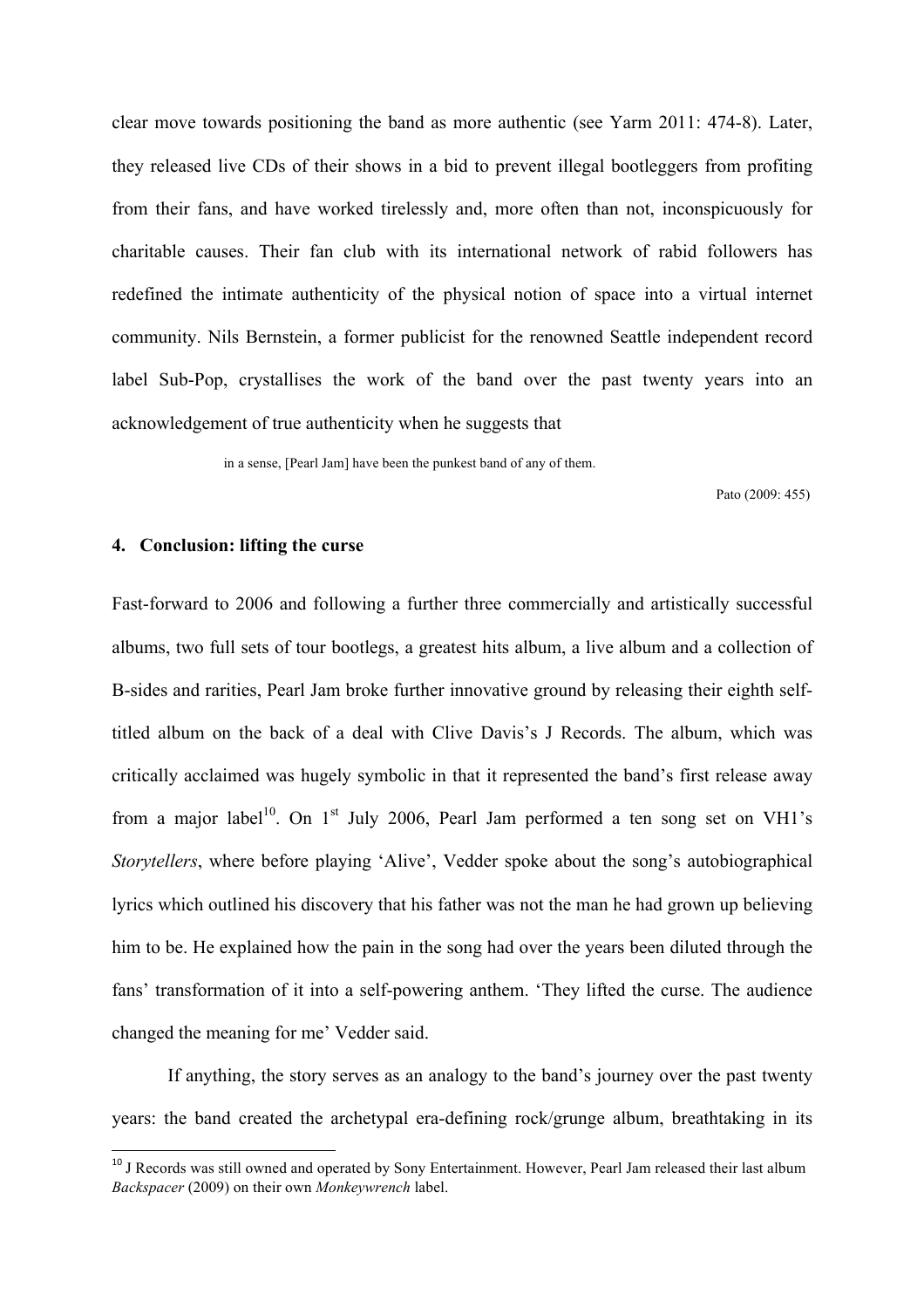musicianship and depth of emotional intensity, only to spend the rest of their careers working against what it came to stand for and instead seeking more authentic connections on their own terms. So, how appropriate to openly acknowledge that part of the band's growth has been in the shared experience between performer and listener as inhabitants of that cultural notion of place: a mark of true authenticity.

## **References**

Alden, Grant, and Gilbert, Jeff, 'Seattle: everything you always wanted...', *Guitar World*, I (1993): 6- 42.

Anderson, Kyle, *Grunge: The End of Rock and Roll* (London: Aurum, 2007).

Azerrad, Michael, 'Grunge city', *Rolling Stone*, 628 (1992): xx-xx.

Azerrad, Michael, 'Introduction', in Charles Peterson, Michael Azerrad and Bruce Pavitt (eds) *Screaming Life: A Chronicle of the Seattle Music Scene* (New York, NY: HarperCollinsWest, 1995).

Bell, Thomas, 'Why Seattle? An examination of an alternative rock culture hearth', *Journal of Cultural Geography*, 18 (1) (1998): 35-47.

Crang, Mike, *Cultural Geography* (London: Routledge, 1998).

Frith, Simon, *Sound Effects: Youth, Leisure, and the Politics of Rock 'n' Roll* (New York, NY: Pantheon, 1981).

Gilbert, Jeff, 'Alive and kicking: Pearl Jam's Stone Gossard and Mike McCready', Jeff Kitts, Brad Tolinski and Harold Steinblatt (eds), *Nirvana and the Grunge Revolution* (Milwaukee, WI: Hal Leonard Corporation, 1998).

Mazullo, Mark, 'The man whom the world sold: Kurt Cobain, rock's progressive aesthetic, and the challenges of authenticity', *Musical Quarterly*, 84 (4) (2000): 713-49.

Neely, Kim, *Five Against One: The Pearl Jam Story* (Harmondsworth: Penguin, 1998).

Pato, Greg, *Grunge Is Dead: The Oral History of Seattle Rock Music* (Ontario: ECW Press, 2009).

Shevory, Thomas, 'Bleached resistance: the politics of grunge', *Popular Music and Society*, 19 (2) (1995): 23-8.